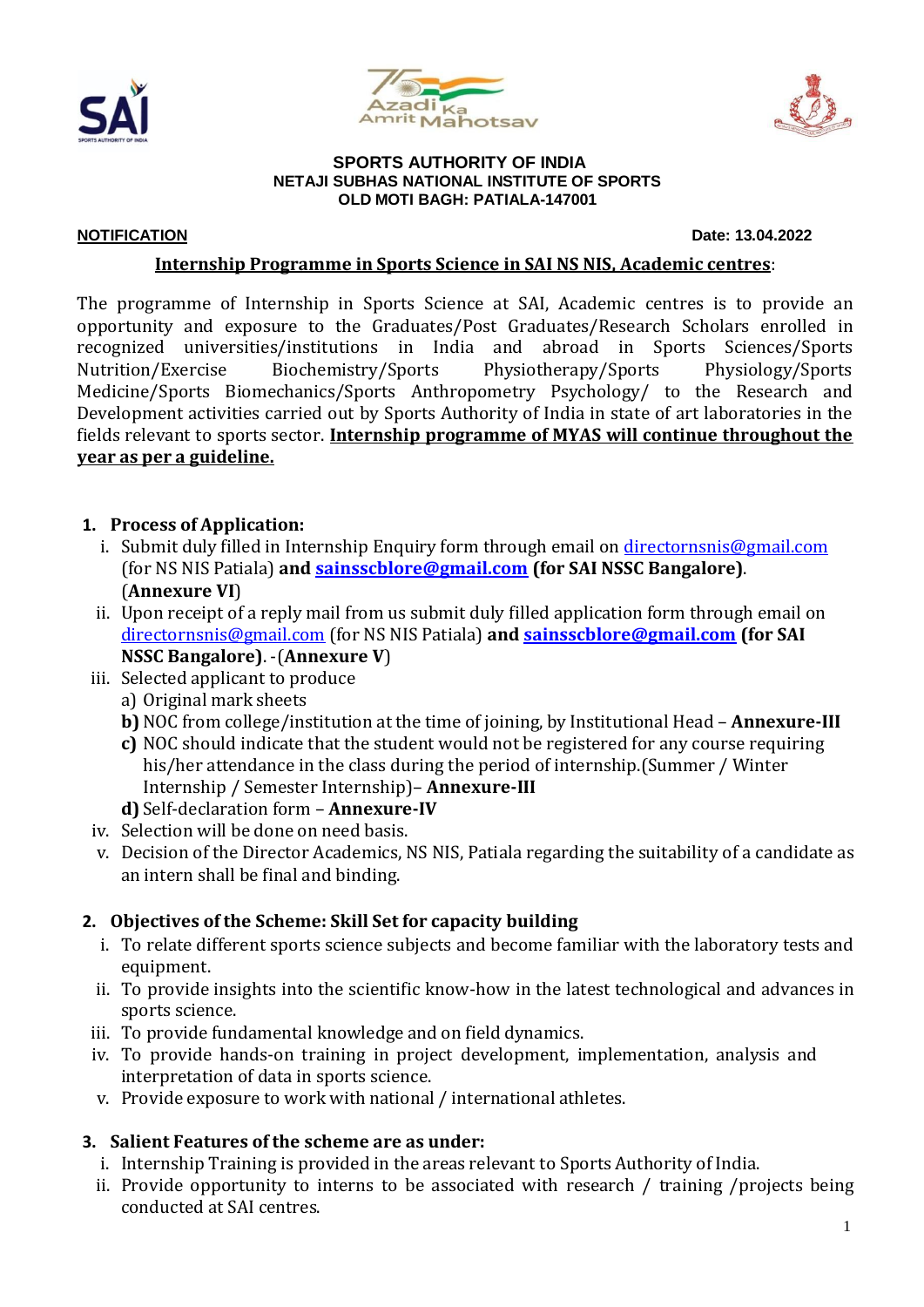- iii. The students to make correspondence Director Academics NS NIS, Patiala through their Institute/College
- iv. Interns will be permitted only to the Labs as specified for the purpose.
- v. SAI will not be liable for any compensation in case of personal injury caused by accident arising out of and in the course of the students' attachment to SAI Labs.

## **4. Scope for Interns**

- i. Opportunity to know about the functioning, developmental policies, sports science functioning in SAI and contribute in generating scientific inputs
- ii. Provide platform to students seeking opportunities that stimulate their interests and provide real‐time sports experiences.
- iii. Develop short term projects between SAI and universities/ Colleges
- iv. The interns shall have opportunity to know about the requirements of Sports Sciences and can contribute in developing / recording data, creating educational material, reports, etc.
- v. Promote academic, career and/or soft skill development such as communication, selfconfidence and awareness of work culture.
- vi. Complete their credit requirements / professional development.

## **5. Terms & Conditions**

- i. Should attend office on all working days.
- ii. One/two days leave shall be permitted every month with prior intimation.
- iii. Interns should submit a brief report/paper at the end of their assignment to Heads of the concerned Vertical/ Division about their learning experience.
- iv. During the internship, the interns are required to maintain office decorum, discipline and confidentiality.
- v. It may be strictly observed that the conduct of the interns and their access to data shall be the sole responsibility of the concerned Advisers/Heads of Verticals only.
- vi. Attendance record and details of work supervision shall be maintained by Heads of Verticals/ Divisions.
- vii. The intellectual property rights will rest with SAI/NS NIS.

## **Annexures:**

- **1. Location of Internship - I**
- **2. Eligibility Criteria - II**
- **3. Letter issued to the students by the college / university - III**
- **4. Student Declaration - IV**
- **5. Application Form– V**
- **6. Internship Enquiry Form -VI**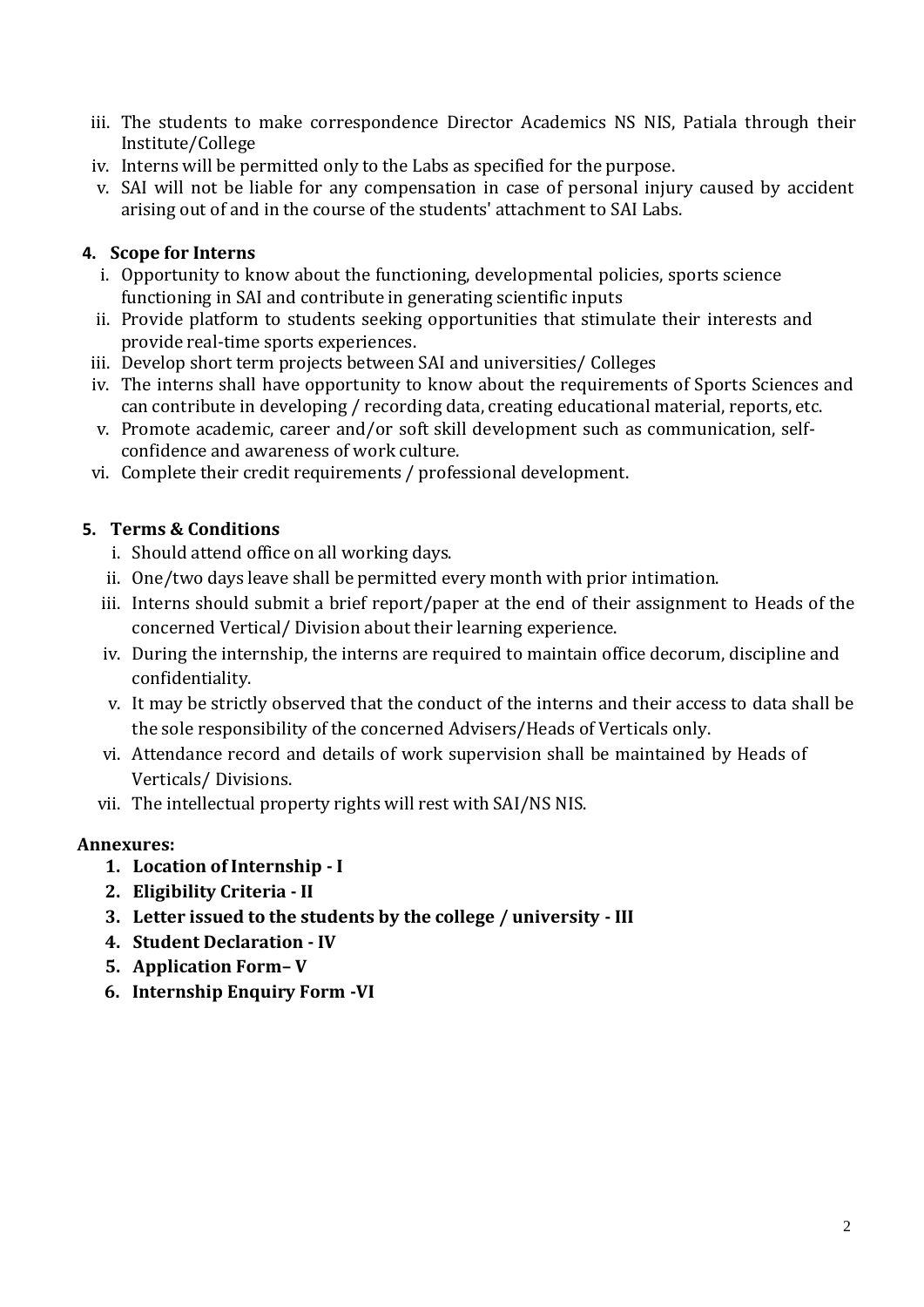## **Annexure I**

## **Location with Internship Areas**

| S.No           | <b>SAI NCOE</b>  | <b>Internship for Sports Science Verticals</b>                    |  |
|----------------|------------------|-------------------------------------------------------------------|--|
|                | Centers*         |                                                                   |  |
| $\mathbf{1}$   | Patiala          | Anthropometry, Biochemistry, Biomechanics, Physiology,            |  |
|                |                  | Physiotherapy, Psychology, Nutrition, Sports Medicine, Strength & |  |
|                |                  | Conditioning                                                      |  |
| 2              | <b>Bangalore</b> | Anthropometry, Biochemistry, Biomechanics, Physiology,            |  |
|                |                  | Physiotherapy, Psychology, Nutrition, Sports Medicine,            |  |
|                |                  | Strength &                                                        |  |
|                |                  | Conditioning                                                      |  |
| 3              | Kolkata          | Physiology, Strength & Conditioning                               |  |
| $\overline{4}$ | Trivandrum       | Biomechanics, Physiology, Physiotherapy, Psychology               |  |
| 5              | Delhi            | Physiology, Physiotherapy, Psychology, Nutrition                  |  |

**\* Update for location will be issued time to time.**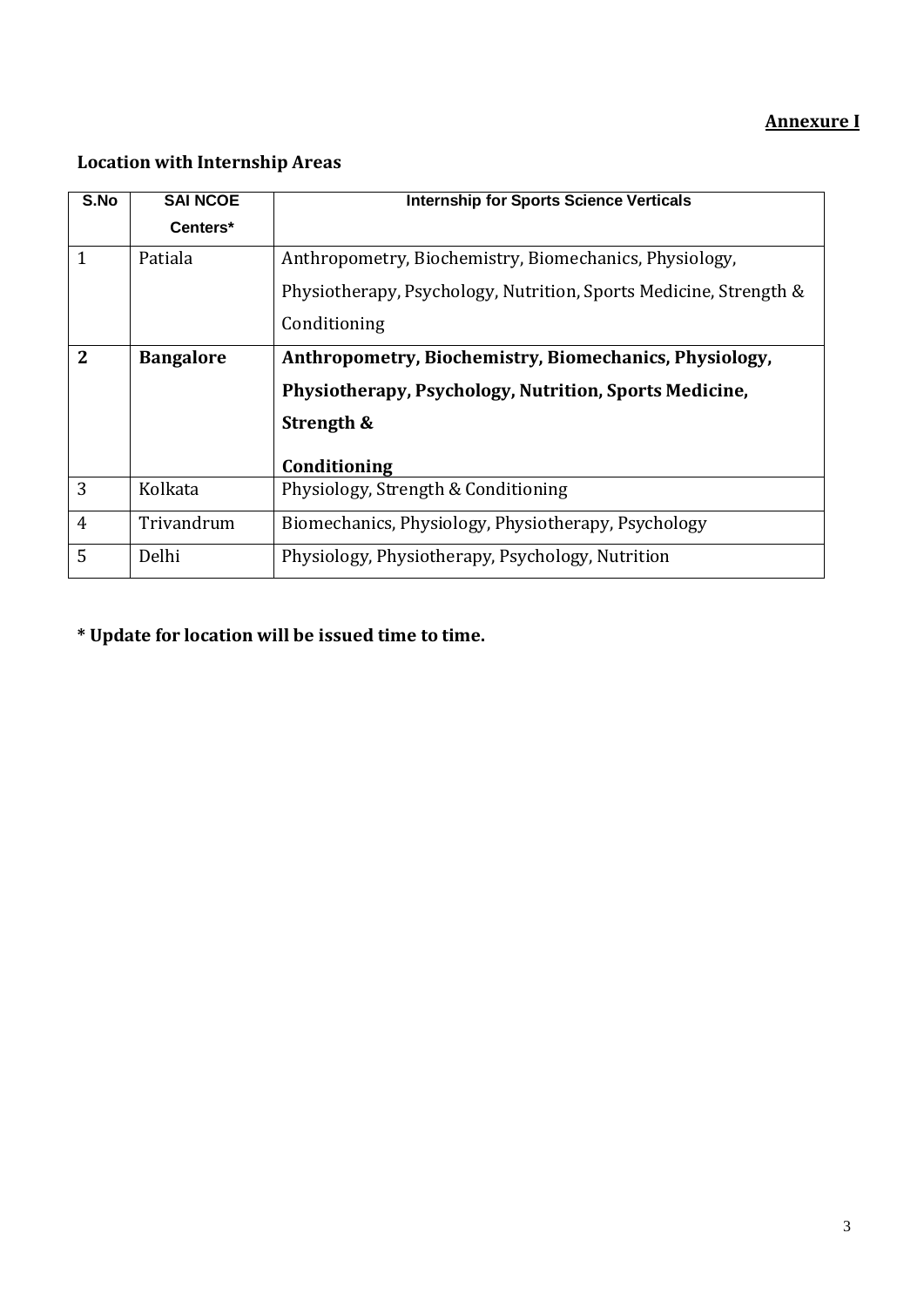## **Annexure II**

## **Eligibility for Internship**

| S.N<br>о. | Area         | <b>Eligibility</b>                                                                                     | <b>Duration/s</b>    |
|-----------|--------------|--------------------------------------------------------------------------------------------------------|----------------------|
| 7.1       | Sports       | <b>Eligibility:</b> Post graduate (PG) students (M.Sc in Foods                                         | 4-8 weeks0r          |
|           | Nutrition    | & Nutrition or equivalent) having completed/appeared                                                   | 12 to 24 weeks       |
|           |              | in the term end exams of first year/2nd semester of                                                    |                      |
|           |              | their post graduate programme.                                                                         | <b>Note: In SAI</b>  |
|           |              | <b>OR</b>                                                                                              | <b>Bangalore-the</b> |
|           |              | Students who have appeared in the final exam/waiting                                                   | internship           |
|           |              | for admission for higher studies/completed PG.                                                         | duration would       |
|           |              |                                                                                                        | be 3 months          |
|           |              | <b>Learning Outcomes: (4-8 weeks)</b>                                                                  |                      |
|           |              | 1. Understand the fundamentals of various sports                                                       |                      |
|           |              | science subjects and their interrelationship with                                                      |                      |
|           |              | Sports Nutrition.                                                                                      |                      |
|           |              | 2. Develop competency in assessment, planning and                                                      |                      |
|           |              | monitoring of personalized sport specific diet                                                         |                      |
|           |              | plans.<br>Discuss Institutional mess management of<br>3.                                               |                      |
|           |              | professional athletes.                                                                                 |                      |
|           |              | 4. Design sports nutrition educational material for                                                    |                      |
|           |              | athletes of different levels.                                                                          |                      |
|           |              | <b>Learning Outcomes: (12-24 weeks)</b>                                                                |                      |
|           |              | 1. Understand the fundamentals of various sports                                                       |                      |
|           |              | science subjects and their interrelationship with                                                      |                      |
|           |              | Sports Nutrition                                                                                       |                      |
|           |              | 2. Develop competency in assessment, planning and                                                      |                      |
|           |              | monitoring of personalized sport specific diet                                                         |                      |
|           |              | plans                                                                                                  |                      |
|           |              | Discuss Institutional mess management of<br>3.                                                         |                      |
|           |              | professional athletes                                                                                  |                      |
|           |              | 4. Design sports nutrition educational material for                                                    |                      |
|           |              | athletes of different levels                                                                           |                      |
|           |              | 5. Formulate nutrition periodization and advances in                                                   |                      |
|           |              | sports nutrition.                                                                                      |                      |
|           |              | 6. Organize and integrate in project development,                                                      |                      |
|           |              | implementation, analysis and interpretation of data<br>in sports nutrition                             |                      |
| 7.2       | Exercise     |                                                                                                        | 24 weeks             |
|           | Biochemistry | <b>Eligibility: Postgraduate students from Sports Science</b><br>with Biochemistry as a specialization |                      |
|           |              | <b>OR</b>                                                                                              | <b>Note: In SAI</b>  |
|           |              | Post-graduation in Biochemistry/Post-graduate student                                                  | <b>Bangalore-the</b> |
|           |              | the<br>final<br><b>MSc</b><br>Medical<br>of<br>semester<br>from                                        | internship duration  |
|           |              | /General/Exercise Biochemistry.                                                                        | would be 3 months    |
|           |              | <b>Learning Outcomes:</b>                                                                              |                      |

The eligibility for the internship will be specific to the vertical applied in sports science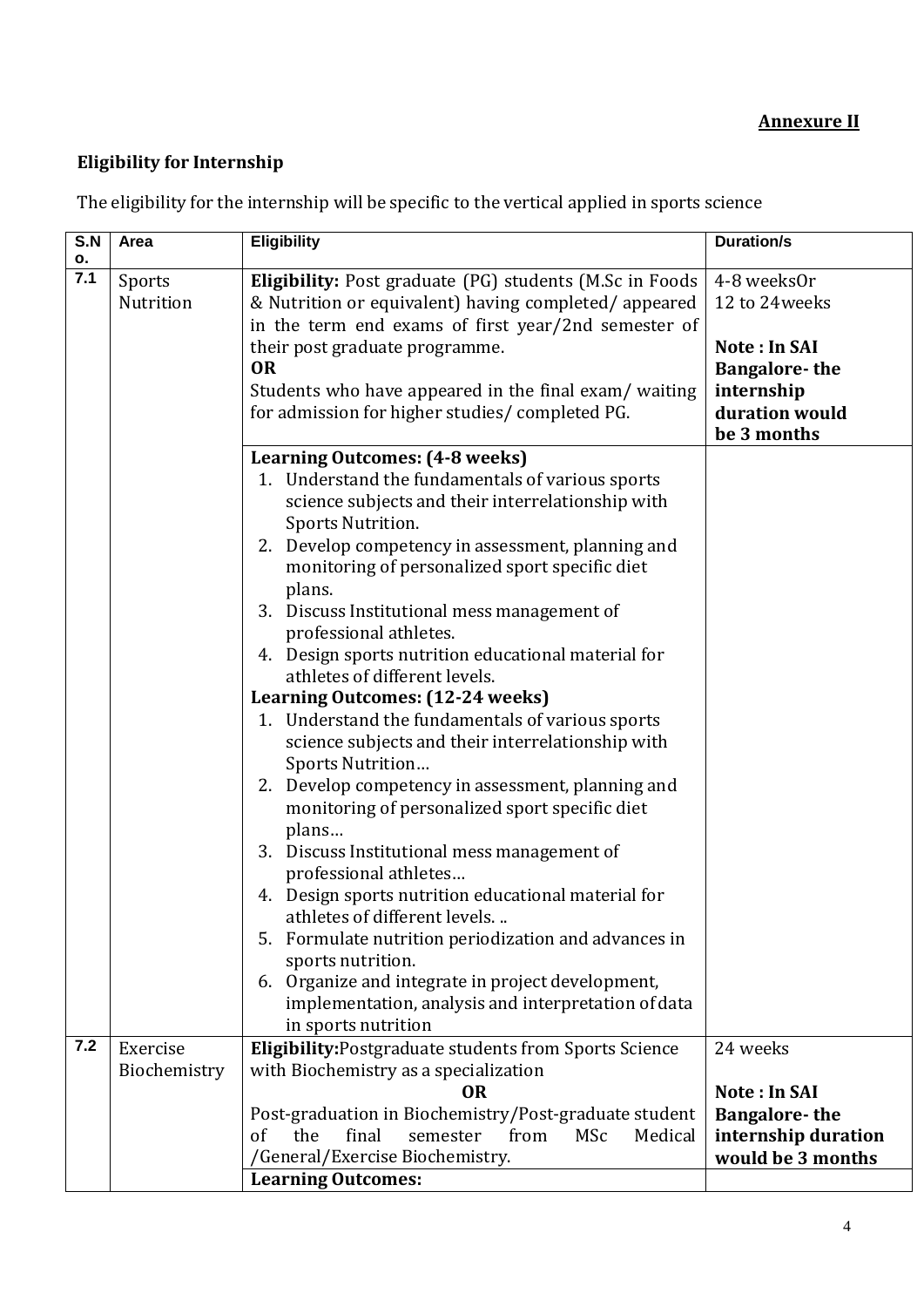|     |              | 1. Describe clinical biochemistry analytical                                                            |                                      |
|-----|--------------|---------------------------------------------------------------------------------------------------------|--------------------------------------|
|     |              | procedures                                                                                              |                                      |
|     |              | 2. Explain the application of Exercise Biochemistry in                                                  |                                      |
|     |              | sports.                                                                                                 |                                      |
|     |              | Organize and integrate sample analysis,<br>3.                                                           |                                      |
|     |              | instrumentation, laboratory procedures, report                                                          |                                      |
|     |              | interpretation, quality control, projects, data                                                         |                                      |
|     |              | management & analysis.<br>Understand the fundamentals of various sports<br>4.                           |                                      |
|     |              | science subjects and their interrelationship with                                                       |                                      |
|     |              | Exercise Biochemistry.                                                                                  |                                      |
|     |              | Evaluate biochemistry of athletes from different<br>5.                                                  |                                      |
|     |              | sports disciplines.                                                                                     |                                      |
|     |              | 6. Appraise performance programming and services                                                        |                                      |
|     |              | that we offered to athletes.                                                                            |                                      |
|     |              | Implement theoretical knowledge of Biochemistry<br>7.                                                   |                                      |
|     |              | in sports settings.                                                                                     |                                      |
| 7.3 | Sports       | Eligibility: Under Graduate Students(BPT / MPT) those                                                   | 4-8 weeks0r                          |
|     | Physiotherap | who have pass their final year exam from Indian                                                         | 12 to 24 weeks                       |
|     | у            | Association of Physiotherapist (IAP) Recognized                                                         |                                      |
|     |              | University (Certificate to be issued from parent college)<br><b>OR</b>                                  | Note: In SAI<br><b>Bangalore-the</b> |
|     |              | Masters in Physiotherapy students - can be permitted                                                    | internship                           |
|     |              | for their thesis / field work for the specific duration                                                 | duration would                       |
|     |              | subject to needful permission from college and                                                          | be 3 months                          |
|     |              | <b>Competent Authority SAI NSNIS Patiala for same</b>                                                   |                                      |
|     |              | <b>Learning Outcomes:.</b>                                                                              |                                      |
|     |              | 1. Learn the fundamentals of sports science subjects                                                    |                                      |
|     |              | and their interrelationship with sports                                                                 |                                      |
|     |              | physiotherapy.                                                                                          |                                      |
|     |              | 2. Structure assessments, planning and monitoring of                                                    |                                      |
|     |              | sports specific patients                                                                                |                                      |
|     |              | 3. Describe athlete's injury                                                                            |                                      |
|     |              | 4. Plan sports specific rehabilitation or exercise                                                      |                                      |
|     |              | protocols.<br>Differentiate injury prevention protocols and<br>5.                                       |                                      |
|     |              | strategy for athletes                                                                                   |                                      |
| 7.4 | Sports       | Eligibility: Post graduate (PG) students (M.A./M.Sc in                                                  | 4-8 weeks0r                          |
|     | Psychology   | Applied/Sports/Clinical Psychology or<br>equivalent)                                                    | 12 to 24 weeks                       |
|     |              | having completed/ appeared in the term end exams of                                                     |                                      |
|     |              | first year/2nd semester of their post graduate                                                          | <b>Note: In SAI</b>                  |
|     |              | programme.                                                                                              | <b>Bangalore-the</b>                 |
|     |              | Students who have appeared in the final exam/ waiting                                                   | internship                           |
|     |              | for admission for higher studies/completed PG.                                                          | duration would                       |
|     |              |                                                                                                         | be 3 months                          |
|     |              | <b>Learning Outcomes: (4-8 weeks)</b>                                                                   |                                      |
|     |              |                                                                                                         |                                      |
|     |              | 2. Develop knowledge of basic assessment                                                                |                                      |
|     |              | 1. Learn the concepts of sports science subjects and<br>their interrelationship with Sports Psychology. |                                      |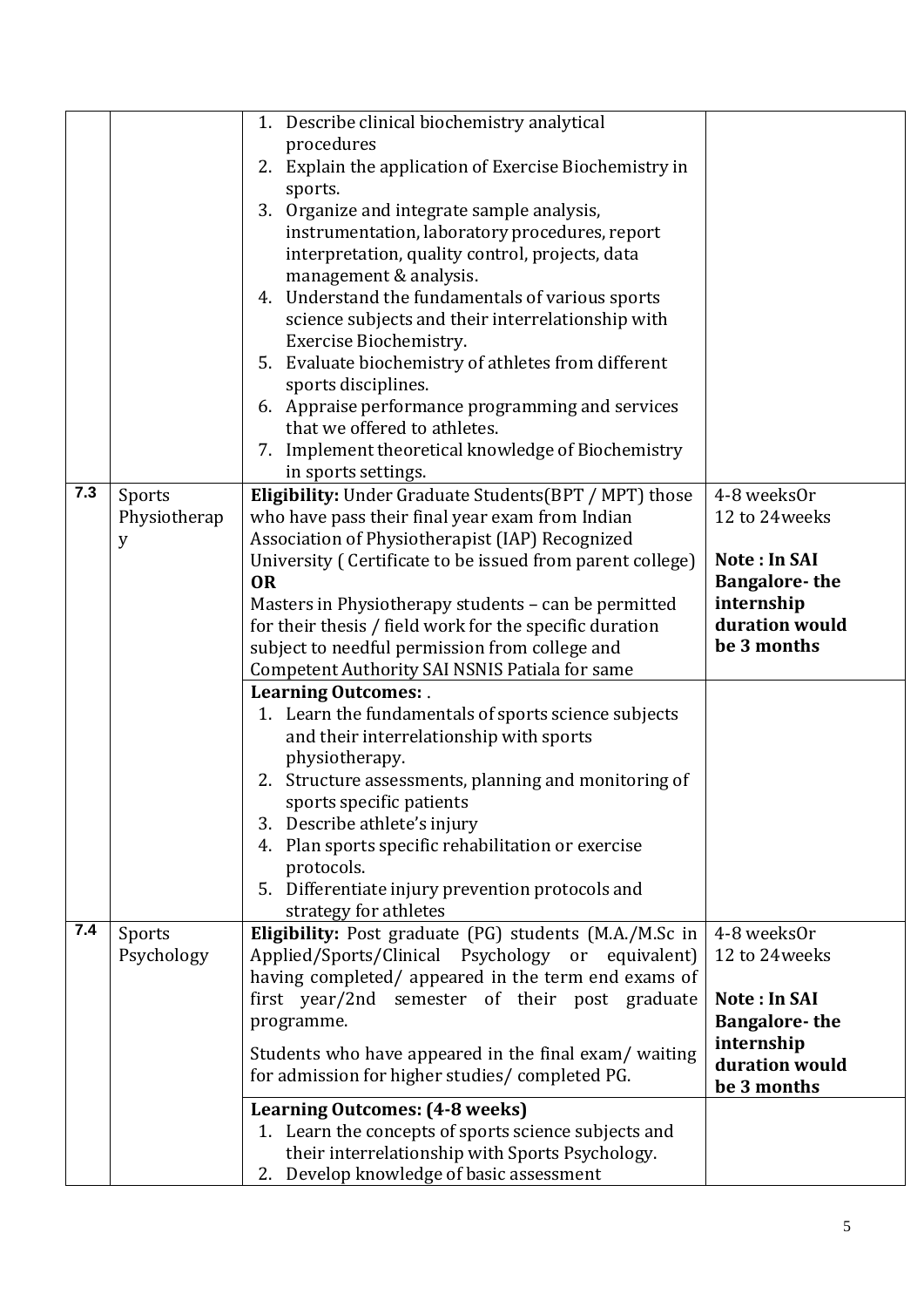|     |            | requirement of sport specific Psychological Skills.                                   |                      |
|-----|------------|---------------------------------------------------------------------------------------|----------------------|
|     |            | 3. Discuss basics of psychological support for                                        |                      |
|     |            | developmental athletes.                                                               |                      |
|     |            |                                                                                       |                      |
|     |            | 4. Design sports Psychology educational material<br>forathletes.                      |                      |
|     |            |                                                                                       |                      |
|     |            | Learning Outcomes: (12-24 weeks)                                                      |                      |
|     |            | 1. Learn the multi-disciplinary nature of sports                                      |                      |
|     |            | sciences and its interrelationship with Sports                                        |                      |
|     |            | Psychology.                                                                           |                      |
|     |            | 2. Develop competency in applied assessment of sport                                  |                      |
|     |            | specific Psychological Skills.                                                        |                      |
|     |            | 3. Learn basics of psychological support for Elite                                    |                      |
|     |            | athletes.                                                                             |                      |
|     |            | 4. Develop competency in preparing sports                                             |                      |
|     |            | Psychology educational material for athletes at                                       |                      |
|     |            | development stage.                                                                    |                      |
|     |            | 5. Formulate Psychological preparation for                                            |                      |
|     |            | competitions.                                                                         |                      |
|     |            | Organize and integrate project development,<br>6.                                     |                      |
|     |            | implementation, analysis and interpretation of data                                   |                      |
|     |            | in sports Psychology                                                                  |                      |
| 7.5 | Sports     | <b>Eligibility:Post</b><br>(PG)<br>graduate<br>students<br>(M.Sc)                     | 24 weeks             |
|     | Physiology | Physiology/Sports Physiology & relevant discipline)                                   |                      |
|     |            | having completed/ appeared in the term end exams of                                   | <b>Note: In SAI</b>  |
|     |            | first year/2nd semester of their post graduate                                        | <b>Bangalore-the</b> |
|     |            |                                                                                       |                      |
|     |            | programme.                                                                            | internship duration  |
|     |            |                                                                                       | would be 3 months    |
|     |            | <b>Learning Outcomes: (24 weeks)</b>                                                  |                      |
|     |            | 1. Understand various sports science departments                                      |                      |
|     |            | and their interrelationship with Sports Physiology.                                   |                      |
|     |            | 2. Relate current Sports Physiology advances and                                      |                      |
|     |            | practices.                                                                            |                      |
|     |            | 3. Execute Physiological concepts related to exercise                                 |                      |
|     |            | testing                                                                               |                      |
|     |            | 4. Calibrate lab equipment                                                            |                      |
|     |            | 5. Carry out field monitoring/data                                                    |                      |
|     |            | recording/alternative methods/training                                                |                      |
|     |            | monitoring/counselling/protocol                                                       |                      |
|     |            | Construct small pilot study with review writing<br>6.                                 |                      |
| 7.6 | Sports     | Eligibility: Post graduates / practicing physicians in                                | 2-4 weeks            |
|     | Medicine   | physical medicine/orthopaedics/medicine/surgery                                       |                      |
|     |            | <b>Learning Outcomes:</b>                                                             | Note: In SAI         |
|     |            | 1. Classify soft tissue injuries.                                                     | <b>Bangalore-the</b> |
|     |            | Summaries sports specific injuries<br>2.                                              | internship duration  |
|     |            | Carry out assessment, application of treatment<br>3.                                  | would be 3 months    |
|     |            | protocols and monitoring of an athlete towards                                        |                      |
|     |            | recovery                                                                              |                      |
|     |            | Calculate the training load and application of<br>4.                                  |                      |
|     |            | rehabilitation protocols.<br>Judge the demand of an athlete for early return to<br>5. |                      |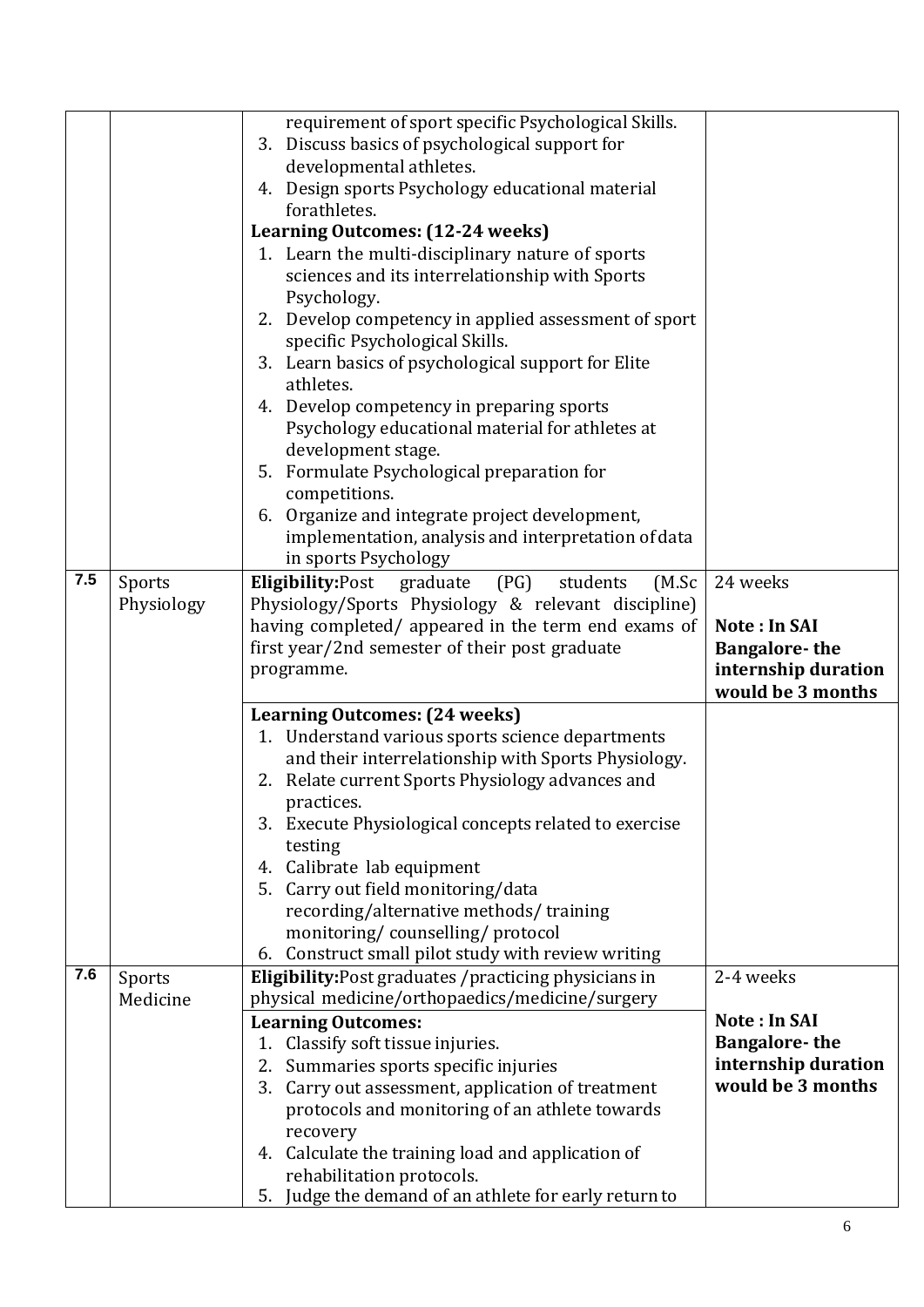|     |                     | play                                                                                                         |                        |
|-----|---------------------|--------------------------------------------------------------------------------------------------------------|------------------------|
|     |                     | 6. Plan the medical setup in organizing sports events.                                                       |                        |
| 7.7 | Sports              | <b>Eligibility:</b> MSc (Physical / Biological Anthropology)                                                 | 12 to 24 weeks         |
|     | Anthropometr        | <b>Learning Outcomes:</b>                                                                                    |                        |
|     | y                   | 1. Explain application of anthropometry in sports.                                                           | <b>Note: In SAI</b>    |
|     |                     | Understand the applications of various sports<br>2.                                                          | <b>Bangalore-the</b>   |
|     |                     | science subjects and their interrelationship with                                                            | internship             |
|     |                     | sports anthropometry.                                                                                        | duration               |
|     |                     | 3. Develop competency test basic assessment of sport<br>specific anthropometrical skills.                    | would be 3<br>months   |
|     |                     | Describe anthropometrical support for<br>4.                                                                  |                        |
|     |                     | developmental athletes.                                                                                      |                        |
|     |                     | 5. Design sports anthropometry educational material                                                          |                        |
|     |                     | for athletes of developmental levels.                                                                        |                        |
|     |                     | Describe project development, implementation,<br>6.                                                          |                        |
|     |                     | analysis and interpretation of data in sports                                                                |                        |
|     |                     | anthropometry                                                                                                |                        |
| 7.8 | Sports              | Eligibility:                                                                                                 | 12 to 24 weeks         |
|     | <b>Biomechanics</b> | M.Sc. Sports Science, M.Sc. Sports Biomechanics, M.Sc.                                                       |                        |
|     |                     | Biophysics, MPT (Sports/Orthopedics)                                                                         | <b>Note: In SAI</b>    |
|     |                     | <b>Learning Outcomes:</b>                                                                                    | <b>Bangalore-the</b>   |
|     |                     | 1. Carry out competency in assessment, planning and                                                          | internship             |
|     |                     | monitoring of sports biomechanics support to the                                                             | duration<br>would be 3 |
|     |                     | players.<br>2. Exposure to work with professional athletes.                                                  | months                 |
|     |                     | Develop competency in preparing game specific<br>3.                                                          |                        |
|     |                     | models of biomechanical reports for different                                                                |                        |
|     |                     | games or events.                                                                                             |                        |
|     |                     | 4. Understand the fundamentals of sports science                                                             |                        |
|     |                     | subjects and their interrelationship with Sports                                                             |                        |
|     |                     | Biomechanics.                                                                                                |                        |
|     |                     | 5. Describe project development, implementation,                                                             |                        |
|     |                     | analysis and interpretation of data in sports                                                                |                        |
|     |                     | biomechanics (for 12 months internship only).                                                                |                        |
| 7.9 |                     |                                                                                                              |                        |
|     | Strength &          | Eligibility:                                                                                                 | 12 to 24 weeks         |
|     | Conditioning        | Post graduate (PG) students (of Sports<br>Science/<br>Physical Education) having completed/appeared in the   | Note: In SAI           |
|     |                     | term end exams of first year/2nd semester of their post                                                      | <b>Bangalore-the</b>   |
|     | graduate programme. |                                                                                                              | internship             |
|     |                     |                                                                                                              | duration               |
|     |                     | Students who have appeared in the final exam/ waiting                                                        | would be 3             |
|     |                     | for admission for higher studies/completed PG.                                                               | months                 |
|     |                     | <b>Learning Outcomes:</b>                                                                                    |                        |
|     |                     | 1. Understand the fundamentals of sports science                                                             |                        |
|     |                     | subjects and their interrelationship with Strength                                                           |                        |
|     |                     | and conditioning.                                                                                            |                        |
|     |                     | Develop competency in planning, assessment and<br>2.<br>monitoring of individualized sport specific Strength |                        |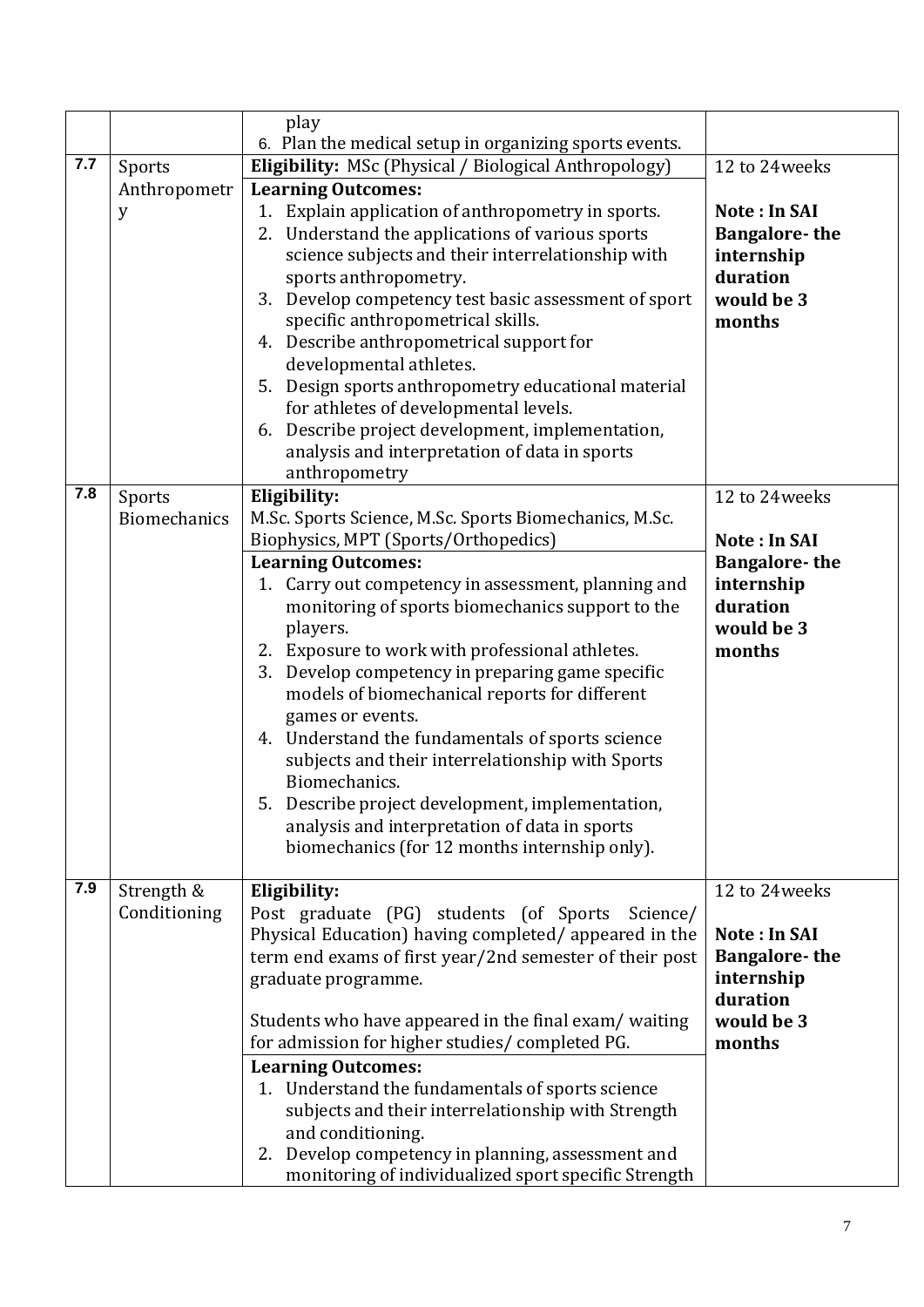|  | and conditioning plans.                           |  |
|--|---------------------------------------------------|--|
|  | 3. Design Strength and conditioning               |  |
|  | educationalmaterial for athletes from various     |  |
|  | disciplines.                                      |  |
|  | 4. Evaluation and interpretation of data obtained |  |
|  | from sport science department and modifying S & C |  |
|  | plans of respective athletes                      |  |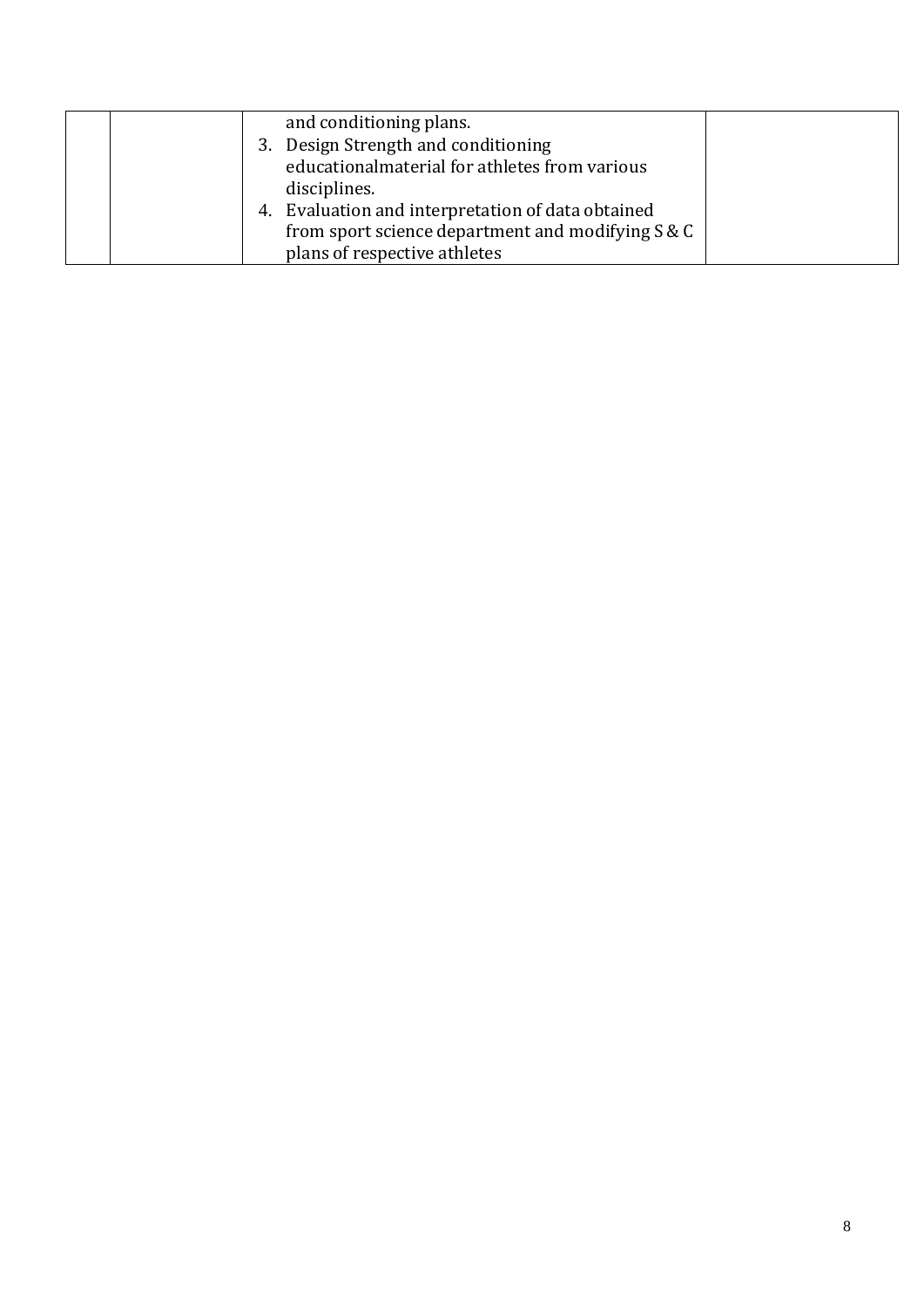(To be given on Letter Head)/To be signed by HOD/Principal Dated:-…………..

Subject: - No Objection Certificate for Sports Authority of India Internship Program.

It is certified that <Mr./Ms.> \_\_\_\_\_\_ \_\_\_\_\_\_\_\_\_\_\_\_\_\_\_is a bonafide student <College ID No.> of <Semester / Year> of <name of the program> of this <institution/ College>.

The <institution/ College> has no objection for doing the Internship program at Sports Authority of India for the period from ----- to -- --.

It is also certified that <he/she> is not registered for any course requiring <his/her> attendance in the class during the said period.

The conduct of the student as recorded by the <college/institution>has been found good/ satisfactory/unsatisfactory.

(Signature and Seal)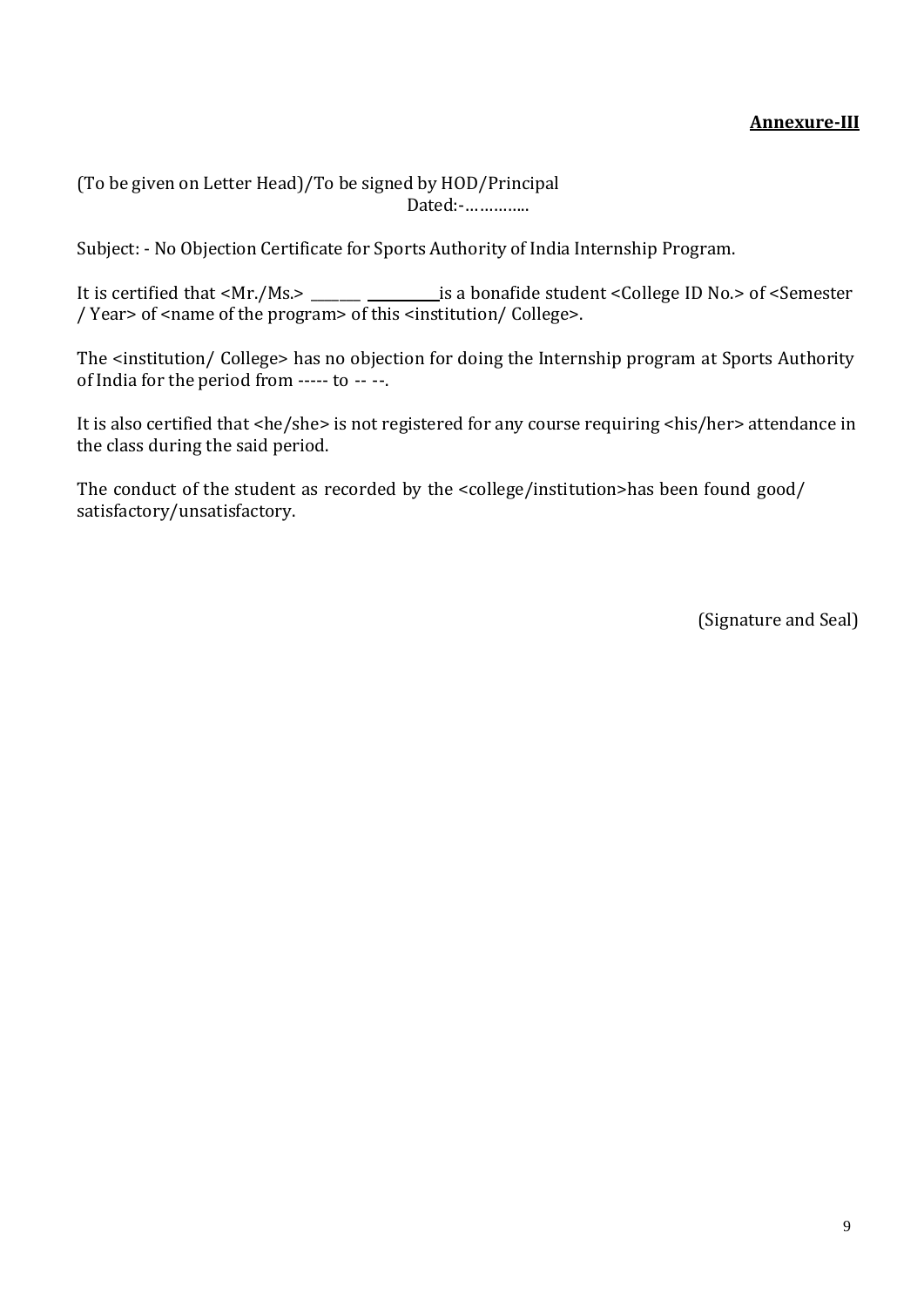## **Annexure-IV**

### **STUDENT DECLARATION**

I, \_\_\_\_\_\_\_\_\_\_\_\_\_\_\_\_\_\_\_\_\_\_, hereby declare that I agree to work on the projects as directed by SAI for the stipulated duration of \_\_\_\_\_\_\_\_\_\_\_\_\_\_\_\_under the supervision of \_\_\_\_\_\_\_\_\_\_\_\_.

I also confirm that the data collected during my internship period will be solely used for my academic requirement, not for any other purpose, or obtaining higher educational degrees.

I also confirm that I will not use snapshots with athletes and social media for self-marketing of any kind.

> Signature (Name of the student) Date  $\_\_\_\_\_\_\_\_\_\_\_\_\_\_\_$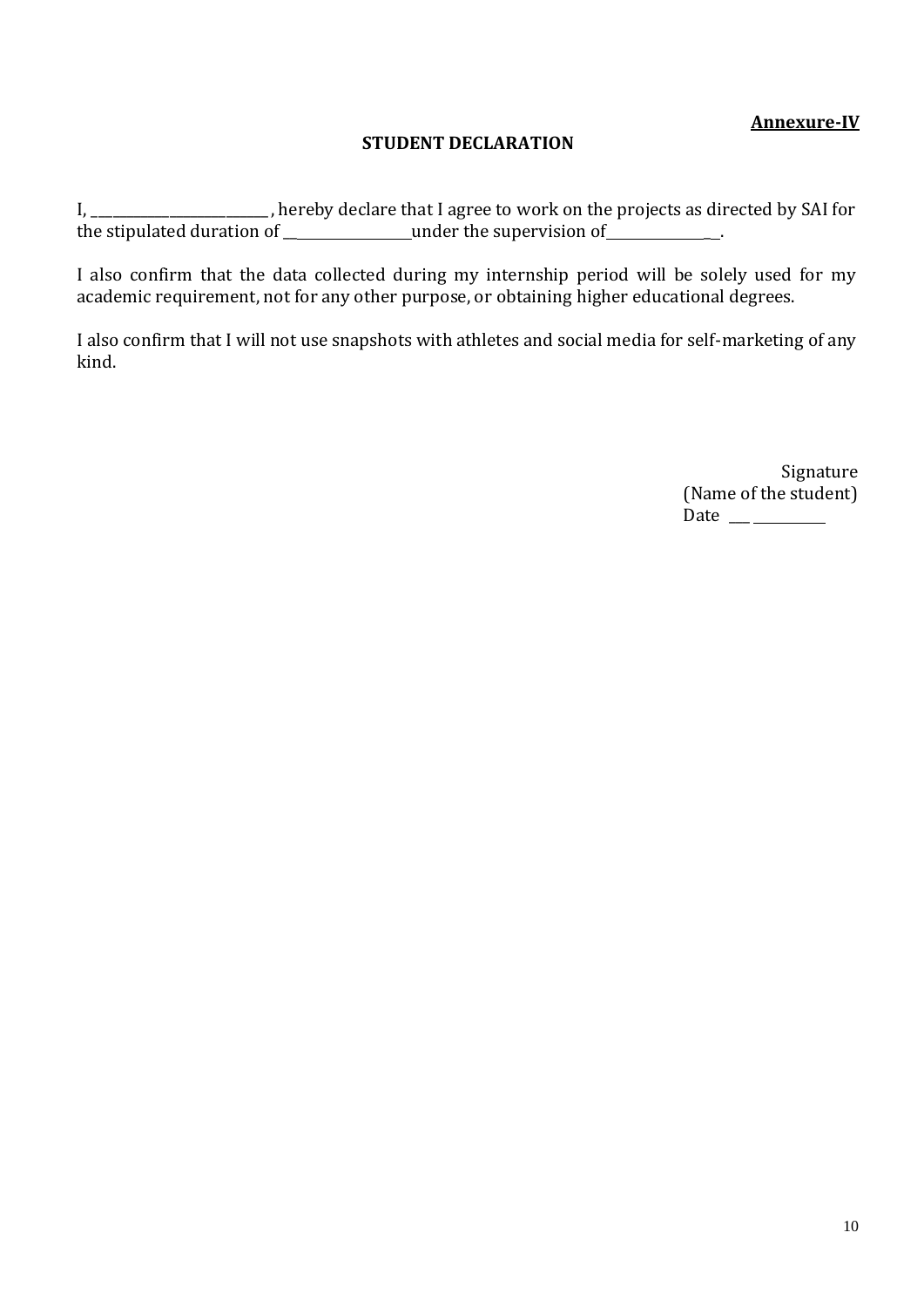## **Annexure- V**

### **APPLICATION FORM FOR INTERNSHIP AT SAI**

| $\mathbf 1$    | Name                                                                          |                                                                                                                                        |      |          |                        |
|----------------|-------------------------------------------------------------------------------|----------------------------------------------------------------------------------------------------------------------------------------|------|----------|------------------------|
| $\sqrt{2}$     | Date of Birth                                                                 |                                                                                                                                        |      |          |                        |
| $\mathsf 3$    | Gender (Male / Female/ Other)                                                 |                                                                                                                                        |      |          |                        |
| 4              | <b>Permanent Address</b>                                                      |                                                                                                                                        |      |          |                        |
| 5              | <b>Current Address</b>                                                        |                                                                                                                                        |      |          |                        |
| 6              | E-Mail Address                                                                |                                                                                                                                        |      |          |                        |
| $\overline{7}$ | Tel. No.                                                                      |                                                                                                                                        |      |          |                        |
| 8              | Educational Qualifications (+2 onwards)                                       |                                                                                                                                        |      |          |                        |
|                | Name of the Course                                                            | School/College/Board/City                                                                                                              | Year | Subjects | Percentage of<br>Marks |
|                |                                                                               |                                                                                                                                        |      |          |                        |
|                |                                                                               |                                                                                                                                        |      |          |                        |
| 9              | Whether completed course in<br>(Tick as applicable)                           | Anthropometry/ Physiology/ Psychology/ Nutrition/ Strength & Conditioning/<br>Biomechanics/Biochemistry/Sports Medicine/Physiotherapy. |      |          |                        |
| 10             | Knowledge of Statistical                                                      |                                                                                                                                        |      |          |                        |
|                | Software (please specify)                                                     |                                                                                                                                        |      |          |                        |
| 11             | Internship/Work Experience, if any                                            |                                                                                                                                        |      |          |                        |
| 12             | Areas of interest                                                             | 1<br>2<br>3                                                                                                                            |      |          |                        |
| 13             | Preferred place of Internship at SAI (Opt any one)                            |                                                                                                                                        |      |          |                        |
|                |                                                                               | Patiala/Bangalore/Kolkata/Trivandrum/Delhi                                                                                             |      |          |                        |
| 13             | Awards/Achievements/papers presented/Published                                |                                                                                                                                        |      |          |                        |
| 14             | Details of extracurricular activities                                         |                                                                                                                                        |      |          |                        |
| 15             | Any other additional relevant Information (attach extra<br>sheet if required) |                                                                                                                                        |      |          |                        |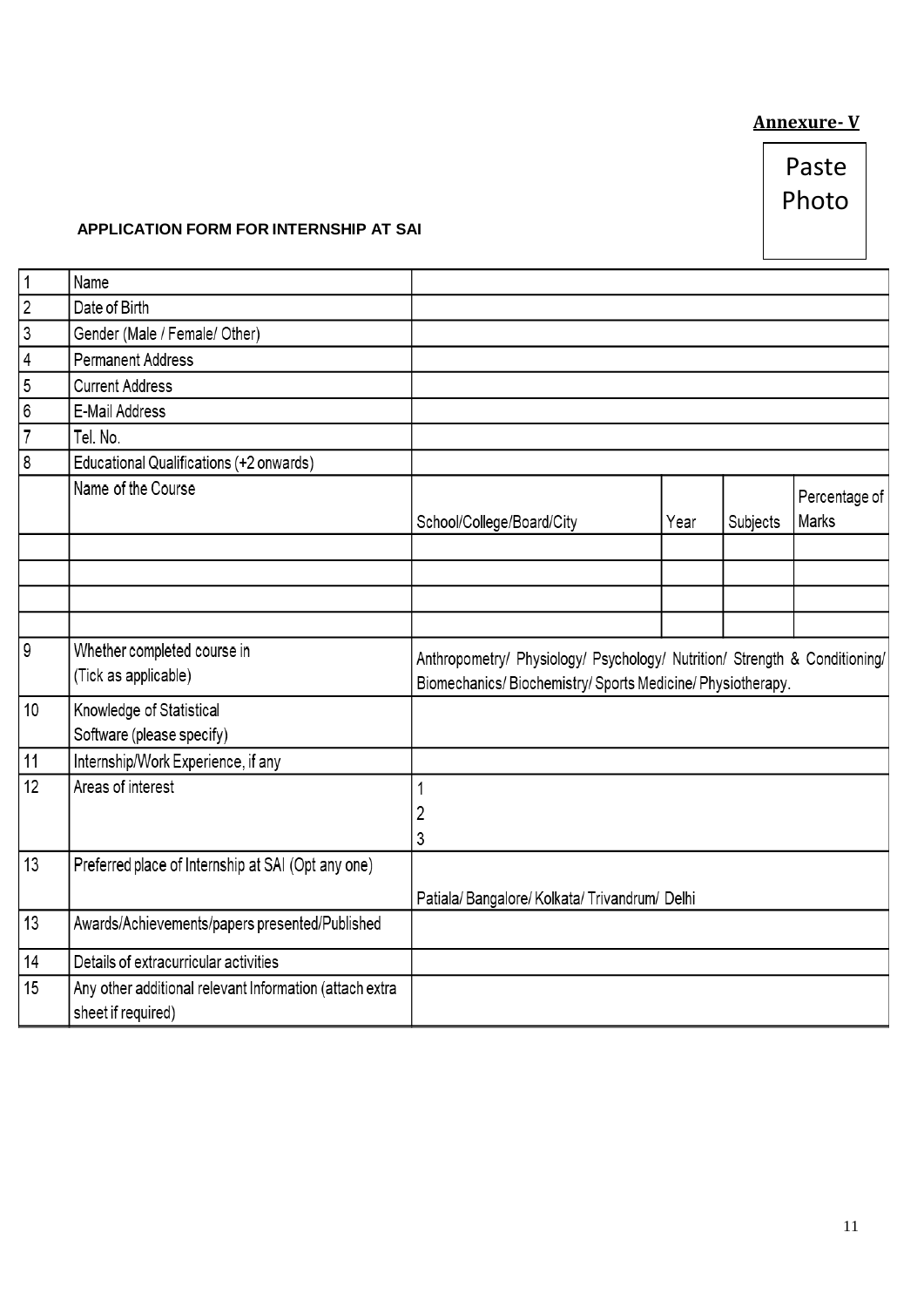## **Internship Enquiry Form**

|                         | (To be signed by HOD/Principal)                            |               |              |               |            |            |               |               |                  |               |
|-------------------------|------------------------------------------------------------|---------------|--------------|---------------|------------|------------|---------------|---------------|------------------|---------------|
| 1                       | of<br>the<br>Name                                          |               |              |               |            |            |               |               |                  |               |
|                         | University/Institution                                     |               |              |               |            |            |               |               |                  |               |
| $\boldsymbol{2}$        | <b>Correspondence Address</b>                              |               |              |               |            |            |               |               |                  |               |
| $\mathbf{3}$            | Department seeking Internship                              |               |              |               |            |            |               |               |                  |               |
| $\overline{\mathbf{4}}$ | Name of the Contact Person                                 |               |              |               |            |            |               |               |                  |               |
|                         | Designation                                                |               |              |               |            |            |               |               |                  |               |
|                         | <b>Contact Number</b>                                      |               |              |               |            |            |               |               |                  |               |
|                         | Mail Id                                                    |               |              |               |            |            |               |               |                  |               |
| 5                       | Subjects in which Internship is                            | <b>Sports</b> | Exercise     | <b>Sports</b> | Sports     | Sports     | <b>Sports</b> | <b>Sports</b> | Strength<br>$\&$ | Sports        |
|                         | sought (refer to Annex-II for                              | Nutrition     | Biochemistry | Physiotherapy | Psychology | Physiology | Medicine      | Anthropometry | Conditioning     | <b>Biomec</b> |
|                         | Eligibility Criteria)                                      |               |              |               |            |            |               |               |                  | hanics        |
|                         | Specify the No. of Students                                |               |              |               |            |            |               |               |                  |               |
|                         | Seeking Internship in each                                 |               |              |               |            |            |               |               |                  |               |
|                         | Subject                                                    |               |              |               |            |            |               |               |                  |               |
|                         | Specify the Course Name and<br>Semester Students' Pursuing |               |              |               |            |            |               |               |                  |               |
| 6                       | Duration of Internship (refer to                           | 2-4 weeks     |              |               | 4-8 weeks  |            |               | 12-24 weeks   |                  |               |
|                         | for<br>durations<br>$Annex-II$                             |               |              |               |            |            |               |               |                  |               |
|                         | availability in different                                  |               |              |               |            |            |               |               |                  |               |
|                         | Disciplines)                                               |               |              |               |            |            |               |               |                  |               |
|                         | <b>Specify Duration</b>                                    |               |              |               |            |            |               |               |                  |               |
| $\overline{7}$          | Preferred location of Internship                           | Patiala       |              | Bangalore     | Delhi      |            |               | Kolkata       | Trivandrum       |               |
|                         | (refer to Annex-I for available                            |               |              |               |            |            |               |               |                  |               |
|                         | locations in different                                     |               |              |               |            |            |               |               |                  |               |
|                         | Disciplines)                                               |               |              |               |            |            |               |               |                  |               |
|                         | Select Preference<br>(number                               |               |              |               |            |            |               |               |                  |               |
|                         | I, II in order of merit)                                   |               |              |               |            |            |               |               |                  |               |

**Declaration:** The University/Institution hereby agrees to the term and conditions laid down.

**(Signature & Seal)**

**Name: Designation: Date:**